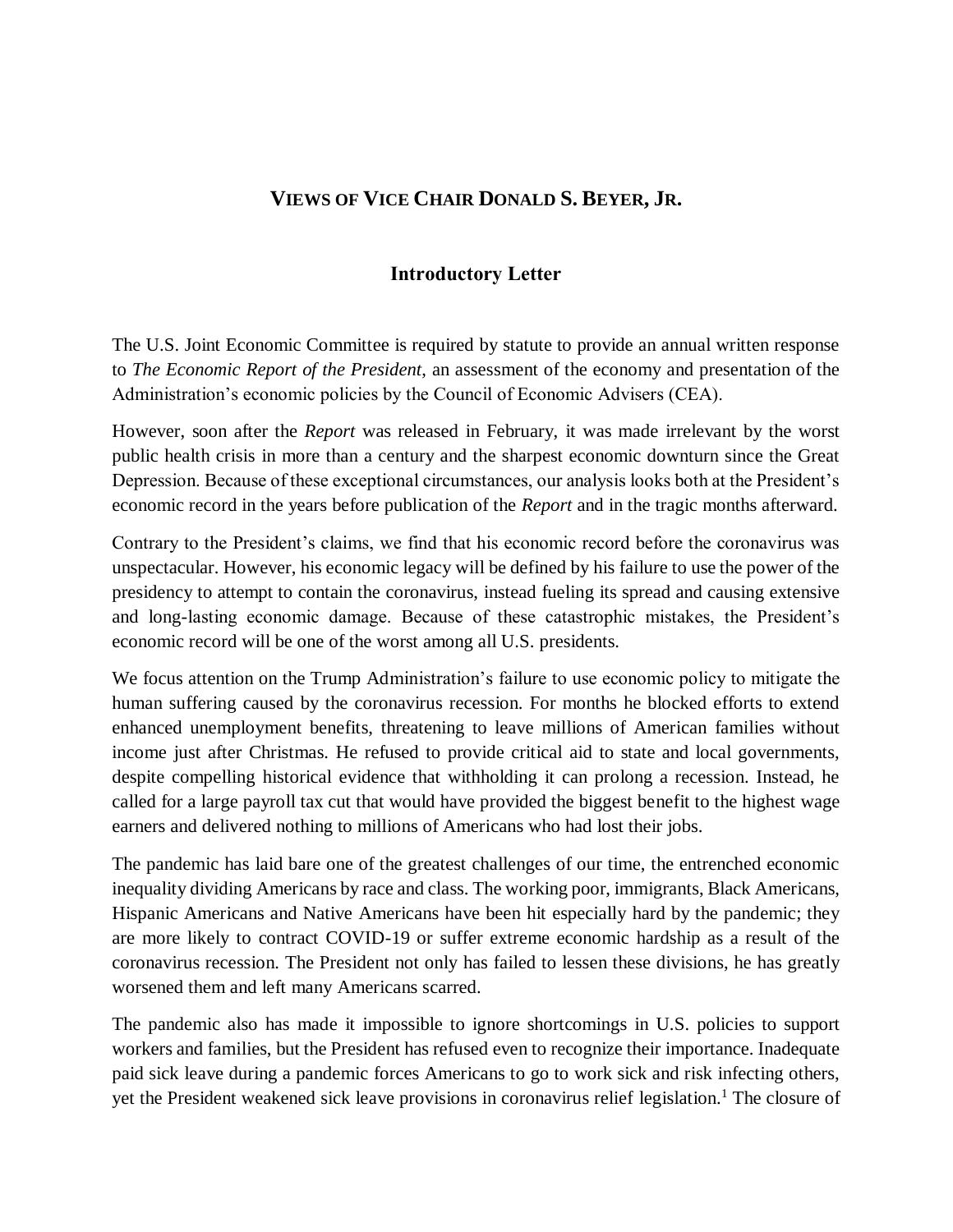child care centers and decreased supply of affordable child care during the pandemic has forced parents, disproportionately women, to work less or drop out of the labor force, yet the President has taken no action to help them.<sup>2</sup> And despite the fact that the share of Americans reporting symptoms of depressive and/or anxiety disorder has tripled in the past year, the President has ignored their illness and offered no plans to address it.<sup>3</sup>

Our analysis starts at the beginning of the Trump Administration, when the President inherited a strong economy from Barack Obama, with steady GDP growth, unemployment at only 4.7 percent and 76 consecutive months of job growth.<sup>4</sup> The President claimed that the economy was "in a rather dismal state" and that he had performed a historic turnaround — much as he had boasted that he was a self-made man while inheriting more than \$400 million from his father.<sup>5</sup>

In the years before the pandemic, the President's two most important economic policies provided few benefits at a very high cost. The 2017 tax cuts did little to lift the economy beyond existing trends, but increased inequality and will leave almost \$2 trillion in federal debt over 10 years.<sup>6</sup> The trade war with China failed to deliver the promised "blue-collar boom" and instead cost hundreds of thousands of U.S. jobs. While the economy in the period before the pandemic remained strong, this was not due to the President's policies but resulted from the tailwinds of the Obama expansion and the Federal Reserve's far-sighted decision to hold interest rates low.<sup>7</sup>

The President casts himself and his economic record as victims of the coronavirus pandemic and resulting recession. However, he deserves infinitely more blame for these crises than any other American. He ignored the advice of the nation's top economists, who said the number one priority for the economy was to contain the coronavirus. He did exactly the opposite of what the nation's leading public health experts recommended — restricting testing, mocking those who wore masks and calling on supporters to attend political rallies that became super-spreading events. These blunders substantially worsened the economic crisis, with the effective unemployment rate reaching almost 20 percent.<sup>8</sup>

The President's most tragic error was his effort to save his sinking economic record by pressuring governors to re-open their economies.<sup>9</sup> Public health officials warned that prematurely lifting measures to contain the coronavirus would lead to an explosion of cases and deaths, while the overwhelming majority of top economists said that reopening too soon "will lead to greater total economic damage."<sup>10</sup> The President again ignored their advice, squandering the immense personal and economic sacrifices Americans had made during the lockdowns.

In recent months, leading economic indicators have improved from abysmal to mediocre. However, the economy is far weaker than the numbers suggest. For example, the unemployment rate in November was 6.7 percent — two percentage points higher than when the President took office.<sup>11</sup> However, this does not reflect the fact that since February 5 million Americans have given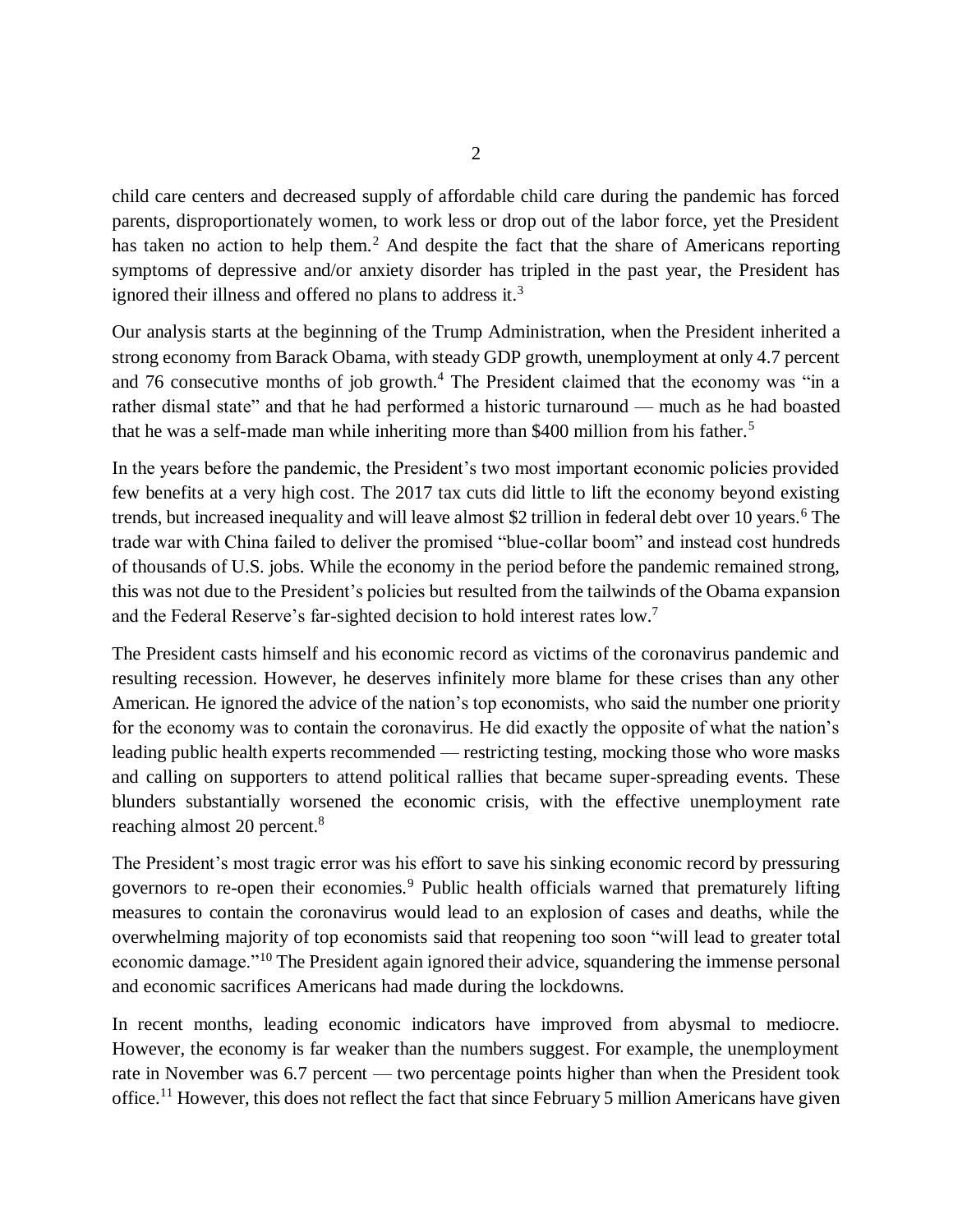up looking for work and have left the labor force.<sup>12</sup> If they were counted as unemployed, the unemployment rate would be approximately three percentage points higher.<sup>13</sup> Likewise, the recent spike in third quarter GDP growth is underwhelming because it follows a historic drop in the previous quarter — the economy remains substantially smaller than it was at the end of  $2019$ .<sup>14</sup>

President Trump leaves to his successor an economy that is in far worse condition than the one he inherited. He will be the first president in the modern era to preside over a net loss in jobs, with the economy losing approximately 3 million jobs since he was inaugurated.<sup>15</sup> More than  $700,000$ Americans have filed for unemployment benefits every week since mid-March, and recent evidence suggests that the labor market may be worsening.<sup>16</sup>

The most ominous sign for the economy is the tragic fact that the number of new U.S. coronavirus cases is exploding, largely a result of the President's refusal to take responsibility for the federal coronavirus response and reckless actions he took that accelerated the spread of the virus. The number of U.S. deaths from COVID-19 already has exceeded the number of American lives lost in combat during World War II, and the numbers are climbing rapidly.<sup>17</sup> As a result, the coronavirus pandemic now is a greater threat to the U.S. economy than in the spring, when it drove unemployment to the highest levels since the Great Depression.

This will be President Trump's economic legacy.

DONALD S. BEYER, JR.

VICE CHAIR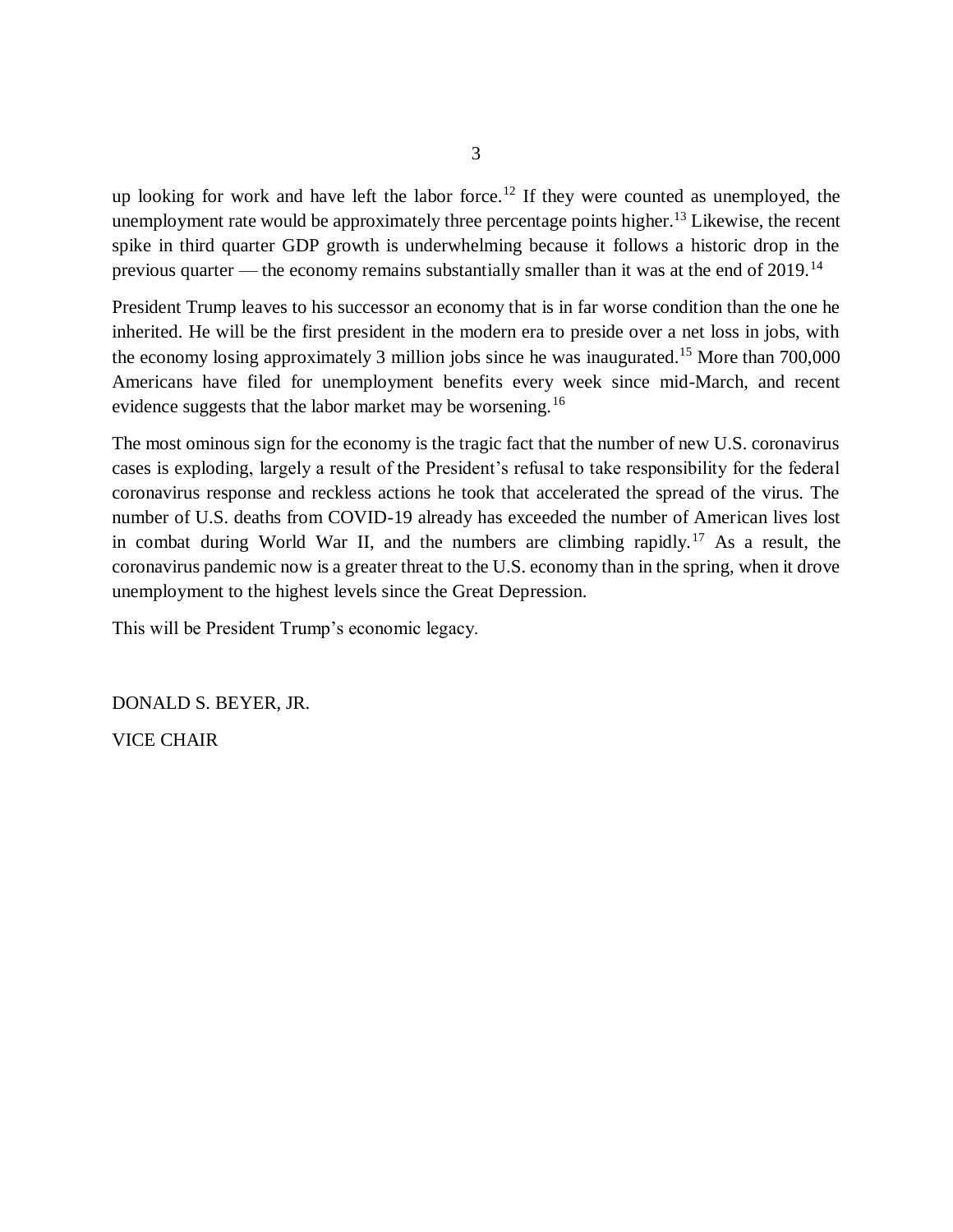## **ENDNOTES**

<sup>1</sup> McNicholas, Celine, and Margaret Poydock. 2020, April 14. "The Trump administration has weakened crucial worker protections needed to combat the coronavirus." Economic Policy Institute. [https://www.epi.org/blog/the](https://www.epi.org/blog/the-trump-administration-has-weakened-crucial-worker-protections-needed-to-combat-the-coronavirus-agencies-tasked-with-protecting-workers-have-put-them-in-danger/)[trump-administration-has-weakened-crucial-worker-protections-needed-to-combat-the-coronavirus-agencies-tasked](https://www.epi.org/blog/the-trump-administration-has-weakened-crucial-worker-protections-needed-to-combat-the-coronavirus-agencies-tasked-with-protecting-workers-have-put-them-in-danger/)[with-protecting-workers-have-put-them-in-danger/;](https://www.epi.org/blog/the-trump-administration-has-weakened-crucial-worker-protections-needed-to-combat-the-coronavirus-agencies-tasked-with-protecting-workers-have-put-them-in-danger/) Cochrane, Emily, Claire Cain Miller, and Jim Tankersley. 2020, April 2. "Trump Administration Scales Back Paid Leave in Coronavirus Relief Law." *The New York Times*. [https://www.nytimes.com/2020/04/02/us/politics/coronavirus-paid-leave.html.](https://www.nytimes.com/2020/04/02/us/politics/coronavirus-paid-leave.html)

<sup>2</sup> Bureau of Labor Statistics. 2020, April 3. "The Employment Situation – March 2020."

[https://www.dol.gov/newsroom/economicdata/empsit\\_04032020.pdf.](https://www.dol.gov/newsroom/economicdata/empsit_04032020.pdf)

<sup>3</sup> National Center for Health Statistics. "Household Pulse Survey: Anxiety and Depression." Symptoms of Anxiety or Depression Based on Reported Frequency of Symptoms During Last 7 Days, Nov. 11-Nov. 23. [https://www.cdc.gov/nchs/covid19/pulse/mental-health.htm.](https://www.cdc.gov/nchs/covid19/pulse/mental-health.htm)

<sup>4</sup> Federal Reserve Economic Data, Federal Reserve Bank of St. Louis. Unemployment Rate.

[https://fred.stlouisfed.org/series/UNRATE;](https://fred.stlouisfed.org/series/UNRATE) U.S. Congress Joint Economic Committee. "Did Trump Create or Inherit the Strong Economy?" [https://www.jec.senate.gov/public/\\_cache/files/2c298bda-8aee-4923-84a3-95a54f7f6e6f/did](https://www.jec.senate.gov/public/_cache/files/2c298bda-8aee-4923-84a3-95a54f7f6e6f/did-trump-create-or-inherit-the-strong-economy.pdf)[trump-create-or-inherit-the-strong-economy.pdf.](https://www.jec.senate.gov/public/_cache/files/2c298bda-8aee-4923-84a3-95a54f7f6e6f/did-trump-create-or-inherit-the-strong-economy.pdf)

<sup>5</sup> Boak, Josh, and Christopher Rugaber. 2018, July 27. "AP FACT CHECK: Trump falsely claims historic turnaround." *The Associated Press*. [https://apnews.com/article/a7e135215ebc4993a99a85f7eb6963f3;](https://apnews.com/article/a7e135215ebc4993a99a85f7eb6963f3) Trump, Donald. 2020, January 21. Remarks by President Trump at the World Economic Forum. The White House. [https://www.whitehouse.gov/briefings-statements/remarks-president-trump-world-economic-forum-davos-](https://www.whitehouse.gov/briefings-statements/remarks-president-trump-world-economic-forum-davos-switzerland/)

[switzerland/;](https://www.whitehouse.gov/briefings-statements/remarks-president-trump-world-economic-forum-davos-switzerland/) Barstow, David, Susanne Craig, and Russ Buettner. 2018, October 2. "Trump Engaged in Suspect Tax Schemes as He Reaped Riches From His Father." *The New York Times*.

[https://www.nytimes.com/interactive/2018/10/02/us/politics/donald-trump-tax-schemes-fred-trump.html.](https://www.nytimes.com/interactive/2018/10/02/us/politics/donald-trump-tax-schemes-fred-trump.html)

<sup>6</sup> Congressional Budget Office. 2019, January 28. "The Budget and Economic Outlook: 2019 to 2029." [https://www.cbo.gov/publication/54918;](https://www.cbo.gov/publication/54918) Tax Policy Center. "How did the TCJA affect the federal budget outlook?" [https://www.taxpolicycenter.org/briefing-book/how-did-tcja-affect-federal-budget-outlook.](https://www.taxpolicycenter.org/briefing-book/how-did-tcja-affect-federal-budget-outlook)

 $\frac{7}{7}$  Bivens, Josh. 2020, October 21. "The Trump administration was ruining the pre-COVID-19 economy too, just more slowly." Economic Policy Institute. [https://www.epi.org/blog/the-trump-administration-was-ruining-the-pre](https://www.epi.org/blog/the-trump-administration-was-ruining-the-pre-covid-19-19-economy-too-just-more-slowly/)[covid-19-19-economy-too-just-more-slowly/.](https://www.epi.org/blog/the-trump-administration-was-ruining-the-pre-covid-19-19-economy-too-just-more-slowly/)

<sup>8</sup> Bureau of Labor Statistics. 2020, May 8. "The Employment Situation – April 2020." [https://www.bls.gov/news.release/archives/empsit\\_05082020.pdf.](https://www.bls.gov/news.release/archives/empsit_05082020.pdf)

<sup>9</sup> Rampell, Catherine. 2020, April 20. "Trump has almost nothing to lose. That's why he wants to reopen the economy." *The Washington Post*[. https://www.washingtonpost.com/opinions/trumps-mission-to-reopen-the](https://www.washingtonpost.com/opinions/trumps-mission-to-reopen-the-economy-is-his-hail-mary-chance-at-reelection/2020/04/20/7263fb1e-833c-11ea-a3eb-e9fc93160703_story.html)[economy-is-his-hail-mary-chance-at-reelection/2020/04/20/7263fb1e-833c-11ea-a3eb-e9fc93160703\\_story.html.](https://www.washingtonpost.com/opinions/trumps-mission-to-reopen-the-economy-is-his-hail-mary-chance-at-reelection/2020/04/20/7263fb1e-833c-11ea-a3eb-e9fc93160703_story.html)

<sup>10</sup> The Initiative on Global Markets, Chicago Booth School of Business. 2020, March 27. "Policy for the COVID-19 Crisis." [https://www.igmchicago.org/surveys/policy-for-the-covid-19-crisis/.](https://www.igmchicago.org/surveys/policy-for-the-covid-19-crisis/)

<sup>11</sup> Bureau of Labor Statistics. 2020, December 4. "The Employment Situation – November 2020." [https://www.bls.gov/news.release/archives/empsit\\_12042020.pdf.](https://www.bls.gov/news.release/archives/empsit_12042020.pdf)

 $12$  JEC Democratic staff calculations using Federal Reserve Economic Data, Federal Reserve Bank of St. Louis. "Labor Force Participation Rate."<https://fred.stlouisfed.org/series/CIVPART> and Bureau of Labor Statistics. 2020, December 4. "Table A-1. Employment status of the civilian population by sex and age."

[https://www.bls.gov/news.release/archives/empsit\\_12042020.pdf.](https://www.bls.gov/news.release/archives/empsit_12042020.pdf) This calculation is based on the drop in the labor force participation rate from February 2020 to November 2020 multiplied by the civilian noninstitutional population in November 2020.

<sup>13</sup> Federal Reserve. 2020, September 16. "Transcript of Chair Powell's Press Conference." [https://www.federalreserve.gov/mediacenter/files/FOMCpresconf20200916.pdf.](https://www.federalreserve.gov/mediacenter/files/FOMCpresconf20200916.pdf)

<sup>14</sup> Casselman, Ben. 2020, October 29. "Economy's Big Rebound Leaves a Shortfall as Progress Slows." *The New York Times*. [https://www.nytimes.com/2020/10/29/business/economy/gdp-q3-economy.html.](https://www.nytimes.com/2020/10/29/business/economy/gdp-q3-economy.html)